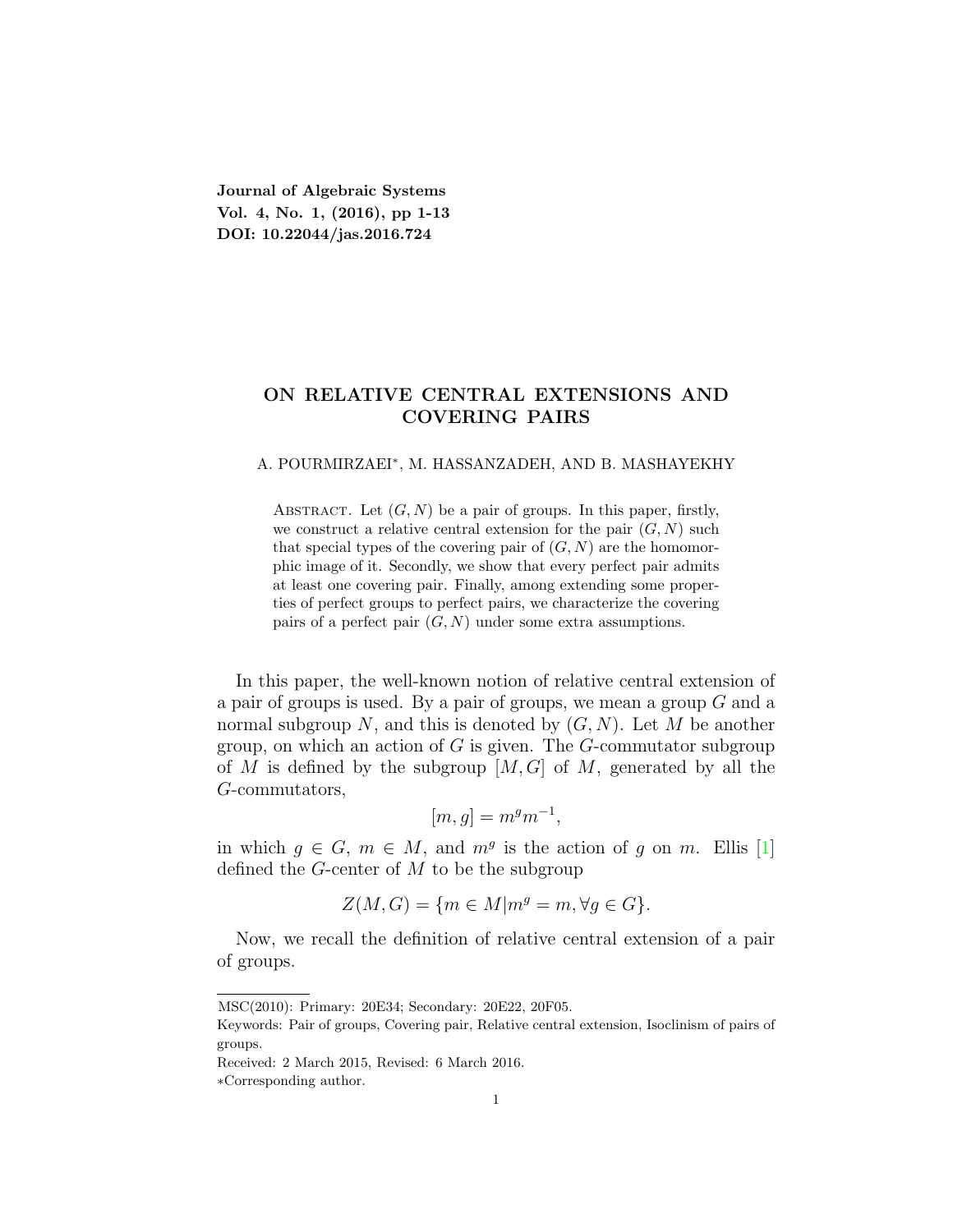<span id="page-1-0"></span>**Definition 0.1.** [\[2\]](#page-12-1) Let  $(G, N)$  be a pair of groups. A relative central extension of the pair  $(G, N)$  consists of a group homomorphism  $\sigma: M \to G$ , together with an action of *G* on *M* such that  $(i)\sigma(M) = N;$  $(i)$ *σ*(*m*<sup>*g*</sup>) = *g*<sup>-1</sup>*σ*(*m*)*g*, for all *g*  $\in$  *G*, *m*  $\in$  *M*;  $(iii)$  $m^{\prime\sigma(m)} = m^{-1}m^{\prime}m$ , for all  $m, m^{\prime} \in M$ ;  $(iv)Ker(\sigma) \subseteq Z(M, G).$ 

Note that, for every relative central extension  $\sigma : M \to G$  of a pair of groups  $(G, N)$ , we have  $Inn(M) \subseteq Im \sigma$ , by the property *(iii)* in Definition [0.1](#page-1-0). Moreover, every relative central extension  $\sigma : M \to G$ yields an exact sequence,

$$
1 \to \ker\sigma \to M \stackrel{\sigma}{\to} N \to 1.
$$

Conversely, for every exact sequence,

$$
1 \to \ker\sigma \to M' \stackrel{\sigma}{\to} N \to 1
$$

with properties  $(i)-(iv)$ ,  $\rho: M' \to G$  is a relative central extension. For this reason, we do not differ between a relative central extension and its associated exact sequence.

Let  $\sigma : M \to G$ ,  $\sigma' : M' \to G$  be two relative central extensions of  $(G, N)$ . In 1998, Eliss  $[2]$  $[2]$  introduced a morphism between these relative central extensions, being a group homomorphism  $\varphi : M \to M'$ satisfying  $\sigma' \varphi(m) = \sigma(m)$  and  $\varphi(m^g) = (\varphi(m))^g$  for all  $g \in G$  and  $m \in M$ . In particular, if  $\varphi$  is a surjective homomorphism, then  $\sigma'$ is called a homomorphic image of  $\sigma$ . The resulting category is the category of relative central extensions, denoted by Eliss by *RCE* (*G, N*).

Now, we recall the definition of a covering pair.

**Definition 0.2.** ([\[2](#page-12-1)]) A relative central extension  $\sigma : M^* \to G$  of the pair  $(G, N)$  is called a covering pair for  $(G, N)$  if there exists a subgroup *A* of *M<sup>∗</sup>* such that

$$
(i) A \subseteq Z(M^*, G) \cap [M^*, G];
$$
  
\n
$$
(ii) A \cong M(G, N);
$$
  
\n
$$
(iii) N \cong M^*/A,
$$
  
\nwhere  $M(G, N)$  is the Schur multiplier of the pair  $(G, N)$ .

A covering pair  $\sigma : G^* \to G$  of the pair  $(G, G)$  coincides with the usual notion of a covering group  $G^*$  of the group *G*. In 1998, Ellis [\[2\]](#page-12-1) showed that every pair of finite groups admits at least one covering pair.

In this paper, we consider  $P$  as a perfect group that satisfies in maximal condition, which means  $\phi(P) \neq P$  such that  $\phi(P)$  is the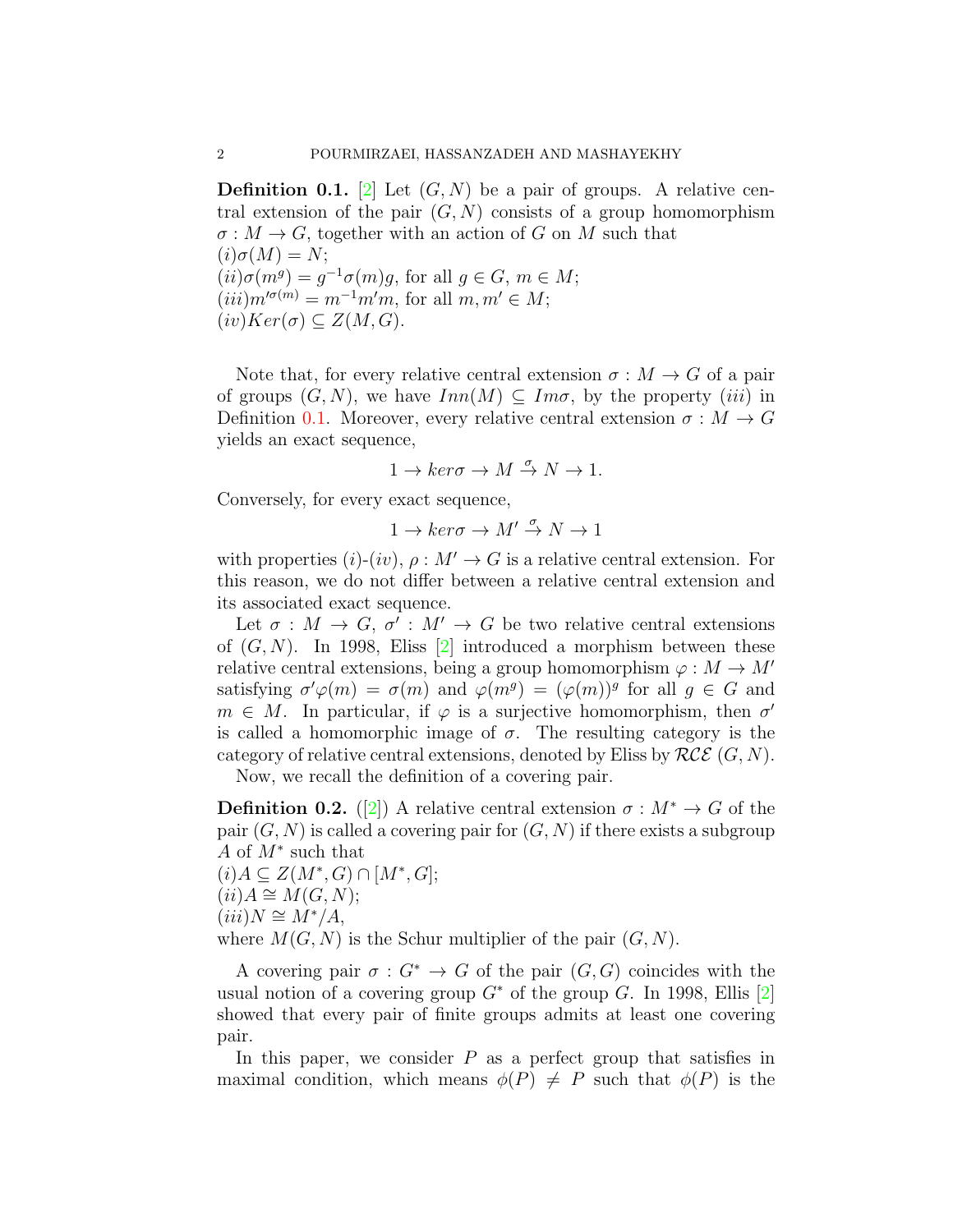Frattini subgroup of *P*. We mention that if  $\sigma : P \to G$  is a covering pair of  $(G, N)$ , then we have  $P' = [P, G]$ , and, therefore

$$
N = \sigma(P) = \sigma([P, G]) = [\sigma(P), G] = [N, G].
$$

Let  $(G, N)$  be a pair of groups with free presentation  $G \cong F/R$  and  $N \cong S/R$  for a normal subgroup *S* of *F*, where *F* is the free group on the set *G*. In Section 1, we introduce a relative central extension  $\delta$  :  $S/[R, F] \rightarrow G$ , which has an important role throughout the paper. As a consequence, we show that, for every covering pair,  $\sigma : P \rightarrow$ *G*, *P* is a homomorphic image of *S/*[*R, F*]. We remark that in 2007, Salemkar, Moghaddam, and Chiti [[7,](#page-12-2) Lemma 2.5] claimed that there exists an epimorphism from  $\delta$  to any relative central extension without any condition. We present a counter-example to show that their claim is not correct, and hence, one of their main results [[7,](#page-12-2) Theorem 2.6] is not valid.

In 1978, Loday [[5\]](#page-12-3) extended the notion of perfect group to perfect pair in the sense that a pair of groups  $(G, N)$  is perfect if  $[G, N] =$ *N*. Moreover, he proved that (*G, N*) is a perfect pair of groups if and only if  $RCE(G, N)$  has a universal object. To prove this, he used some cohomological methods. In Section 2, by restriction of  $\delta$  to  $[S, F]/[R, F]$ , we obtain a universal object in  $RCE(G, N)$  when  $(G, N)$ is perfect. This is also a covering pair of  $(G, N)$ . It is worth mentioning that we only use the presentation methods instead of the cohomological methods, which seem easier.

In sequel, we extend a result of Schur on covering groups to covering pairs.

### 1. Some Results for Relative Central Extensions

Let  $(G, N)$  be a pair of groups with a free presentation  $1 \rightarrow R \rightarrow$  $F \stackrel{\pi}{\rightarrow} G \rightarrow 1$  such that  $N \cong S/R$  for a normal subgroup *S* of *F*. Define the group homomorphism,

<span id="page-2-0"></span>
$$
\delta: \frac{S}{[R, F]} \to G,\tag{1.1}
$$

$$
s[R, F] \mapsto \pi(s). \tag{1.2}
$$

It is straightforward to check that  $\delta$  is a relative central extension by the following action

$$
\bar{\delta} : \frac{S}{[R, F]} \times \frac{F}{R} \rightarrow \frac{S}{[R, F]}, \qquad (1.3)
$$

$$
(s[R, F], fR) \mapsto s^f[R, F]. \tag{1.4}
$$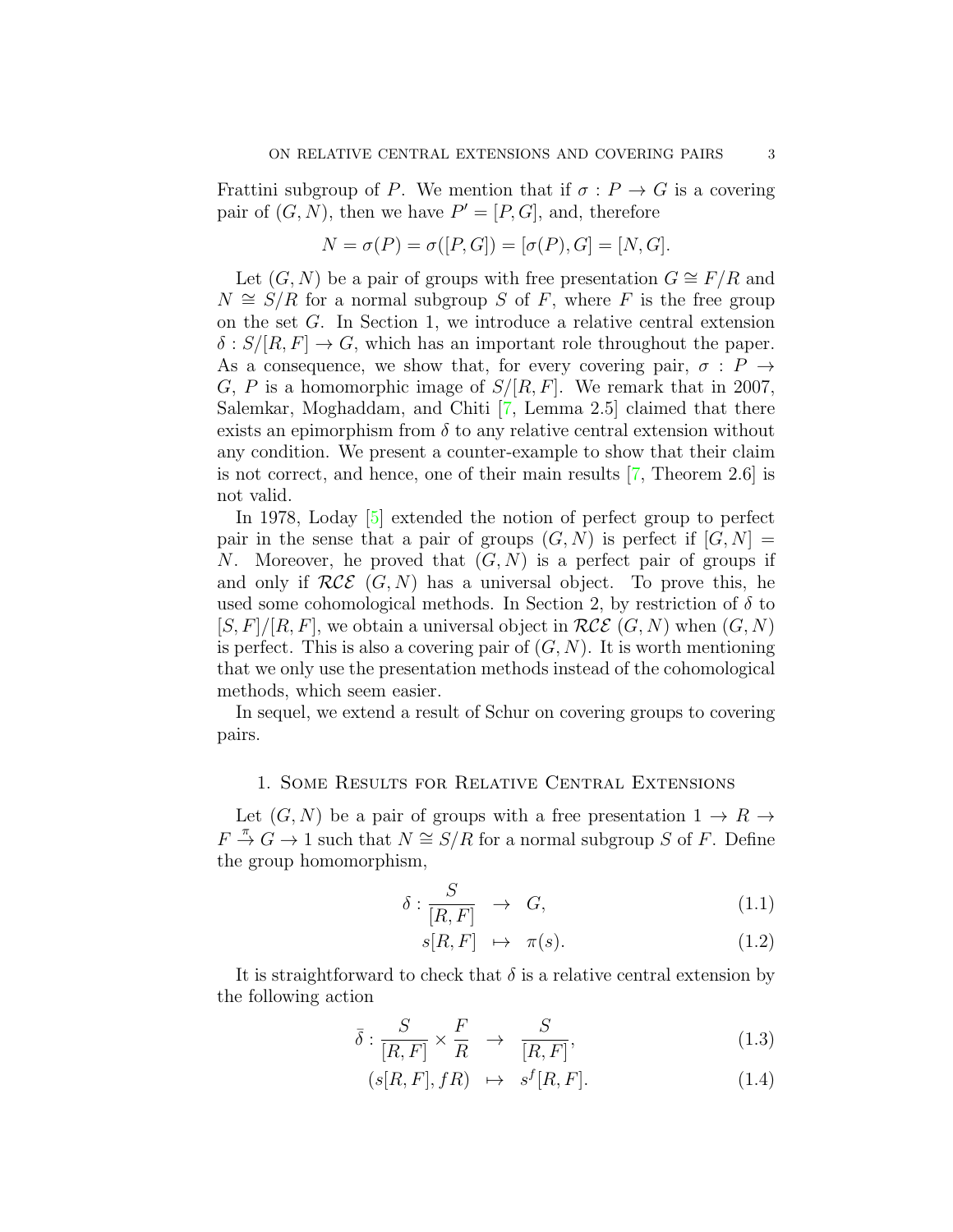In the following theorem, we present a relation between the above relative central extension to any one of the pair  $(G, N)$ , especially to any covering pair  $\sigma : M \to G$  of  $(G, N)$ .

<span id="page-3-0"></span>**Theorem 1.1.** Let  $G \cong F/R$ , where  $F$  is the free group on the set *G, and N be a normal subgroup of G with*  $N \cong S/R$  *for a normal subgroup S of F.* If  $\sigma : M \to G$  *is a relative central extension of the pair*  $(G, N)$ *, then there exists a homomorphism*  $\beta : S/[R, F] \to M$  *such that the following diagram is commutative:*

$$
\begin{array}{ccccccc}\n1 & \rightarrow & \frac{R}{[R,F]} & \rightarrow & \frac{S}{[R,F]} & \stackrel{\delta}{\rightarrow} & N & \rightarrow & 1 \\
\beta|\downarrow & & \beta|\downarrow & & & \parallel \\
1 & \rightarrow & A & \rightarrow & M & \stackrel{\sigma}{\rightarrow} & N & \rightarrow & 1,\n\end{array}
$$

*where δ is the relative central extension* 1*.*[1](#page-2-0)*. In particular, if M is a perfect group with*  $\phi(M) \neq M$ *, then the above homomorphism*  $\beta$  *is an epimorphism.*

*Proof.* Consider the map  $f: G \to N$  by the rule  $f(q) = q$  if  $q \in N$ , otherwise,  $f(g) = 1$ . Now, *f* induces a homomorphism  $\theta : F \to N$ . Using the projective property of free groups, there is a homomorphism  $\alpha: F \to M$  such that  $\sigma \alpha = \theta$ . By the restriction of  $\theta$  and  $\alpha$  to *S*, we have the following commutative diagram:

$$
\begin{array}{rcl}\n & & S \\
\alpha & \swarrow & \downarrow \theta \\
M & \xrightarrow{\sigma} & N & \longrightarrow & 1.\n\end{array}
$$

For  $x \in F$  and  $r \in R$ ,  $\alpha([r, x]) = [\alpha(r), \alpha(x)] = 1$  since  $\alpha(r) \in \text{ker}\sigma \leq$  $Z(M, G) \leq Z(M)$ . Therefore,  $[R, F] \leq \text{ker } \alpha$ , which implies the existence of

$$
\beta : \frac{S}{[R, F]} \to M.
$$

Clearly,  $\beta(R/[R, F]) \leq \text{ker}\sigma$ , which gives the restriction of  $\beta$  to  $R/[R, F]$ , *β*<sup> $|$ </sup>. Now, let  $A = \text{ker}\sigma \leq Z(M, G)$  and  $\phi(M) \neq M$ . For every  $m \in M$ , there exists  $\bar{s} \in S/[R, F]$  such that  $\sigma(m) = \delta(\bar{s}) = \sigma\beta(\bar{s})$ . Hence,  $m = \beta(\bar{s})a$ , for some  $a \in \text{ker}\sigma$ . Thus

$$
M = \langle \beta(\bar{s}), a \mid \bar{s} \in \frac{S}{[R, F]}, a \in A \rangle.
$$

Since  $M = M'$ ,

$$
A \le Z(M, G) \cap M' \le Z(M) \cap M' \le \phi(M).
$$

Hence

$$
M = \langle \beta(\bar{s}) \mid \bar{s} \in \frac{S}{[R, F]} \rangle,
$$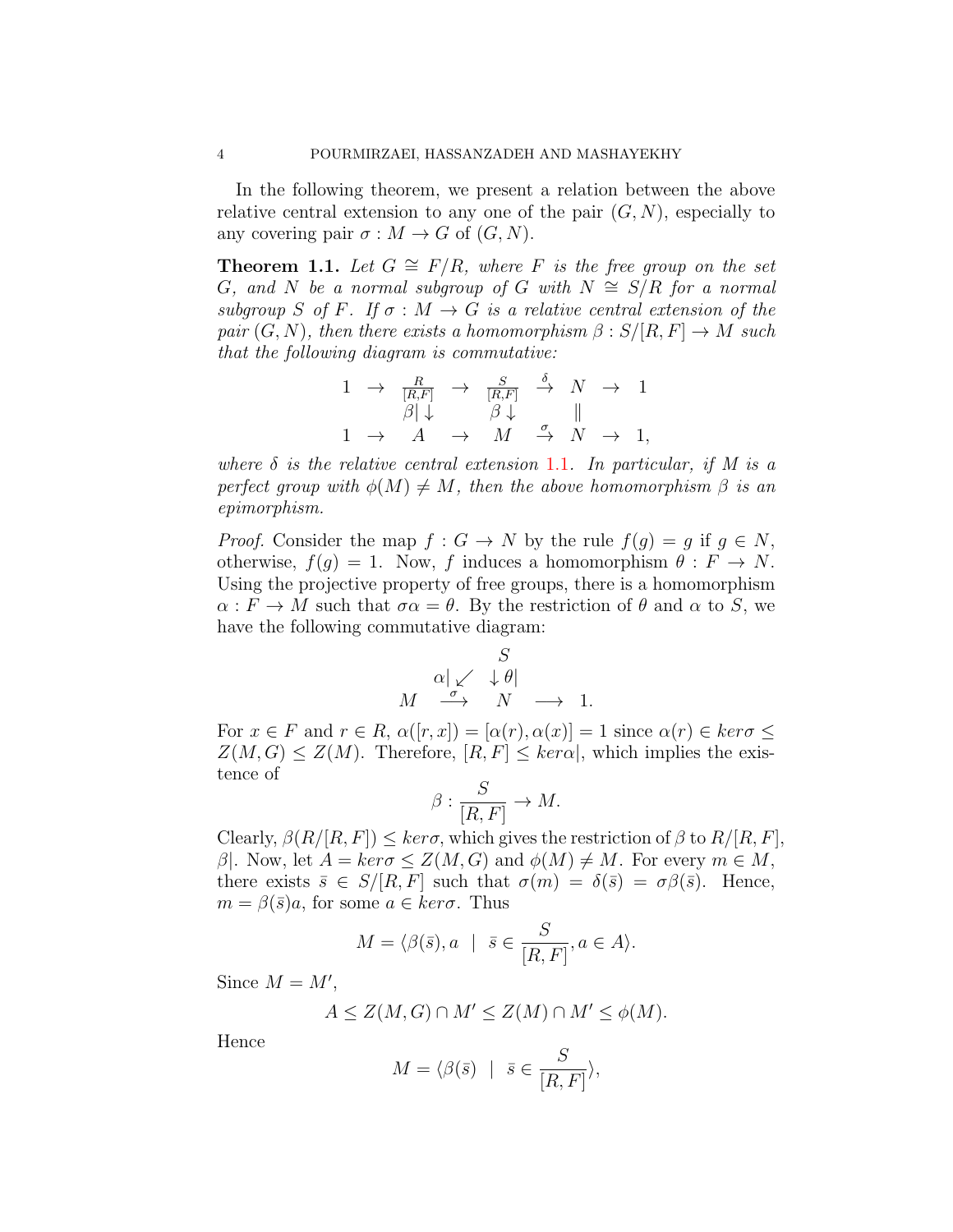which implies that  $\beta$  is an epimorphism.  $\Box$ 

**Corollary 1.2.** *With the assumptions and notations of the previous theorem, for every covering pair*  $\sigma$ :  $P \rightarrow G$  *of*  $(G, N)$ *, P is a homomorphic image of S/*[*R, F*]*.*

Note that in Theorem [1.1](#page-3-0), if

$$
\beta(\bar{s}^g) = \beta(\bar{s})^g,
$$

for every  $\bar{s} \in S/[R, F]$  and  $g \in G$  (in other words,  $\beta$  preserves the action), then we can say that every covering pair  $\sigma$  :  $P \rightarrow G$  is a homomorphic image of  $\delta$  :  $S/[R, F] \rightarrow G$ .

*Remark* 1.3*.* In 2007, Salemkar, Moghaddam, and Chiti [[7,](#page-12-2) Lemma 2.5] claimed that, in the above theorem, *β* is always an epimorphism for any free presentation  $G \cong F/R$ , and  $N \cong S/R$  without any condition. The following counterexample shows that their claim is not true, and hence, one of the main results of their paper [[7](#page-12-2), Theorem 2.6] is not valid.

**Example 1.4.** Put  $G = N = \mathbf{Z} \oplus ... \oplus \mathbf{Z}$  a free abelian group of finite rank with the free presentation  $G \cong F/F' \cong N$ , where  $F'$  is the commutator subgroup of the free group *F*. Consider the following commutative diagram:

$$
\begin{array}{ccccccc}\n1 & \longrightarrow & \frac{F'}{[F',F]} & \xrightarrow{\mathbb{C}} & & \frac{F}{[F',F]} & & \xrightarrow{\delta} G = N = \mathbf{Z} \oplus \ldots \oplus \mathbf{Z} \longrightarrow 1 \\
& \beta \downarrow & \beta \downarrow & & & & & & \\
1 & \longrightarrow & A = \mathbf{Z} \xrightarrow{\alpha} & M = G \oplus \mathbf{Z} & \xrightarrow{\sigma} G = N = \mathbf{Z} \oplus \ldots \oplus \mathbf{Z} \longrightarrow 1,\n\end{array}
$$

where  $\alpha(x) = (1, x)$  and  $\sigma(g, x) = g$ , for all  $x \in A, g \in G$ . Then we have

$$
\beta(\frac{F'}{[F',F]}) = [\beta(\frac{F}{[F',F]}), \beta(\frac{F}{[F',F]})] \le M' = 1.
$$

Hence,  $\beta$  is not an epimorphism.

At the end of this section, by a result of Ellis [[2,](#page-12-1) Corollary 1.2] on the Schur multiplier of a pair  $(G, N)$  of finite nilpotent groups, we present a covering pair of the pair (*G, N*).

**Theorem 1.5.** *Let* (*G, N*) *be a pair of finite nilpotent groups. Assume that*  $G = \prod_{i=1}^{k} S_i$ , where  $S_i$  *is the Sylow p<sub>i</sub>-subgroup of*  $G$ *, and*  $\sigma_i$ :  $M_i \rightarrow S_i$  for each  $i = 1, ..., k$ *, is an arbitrary covering pair of the* pair  $(S_i, S_i \cap N)$ . Then  $\sigma : \prod_{i=1}^k M_i \to G$ , defined by  $\sigma(\lbrace m_i \rbrace_{i=1}^k) =$  ${\sigma_i(m_i)}_{i=1}^k$ *, is a covering pair of*  $(G, N)$ *.*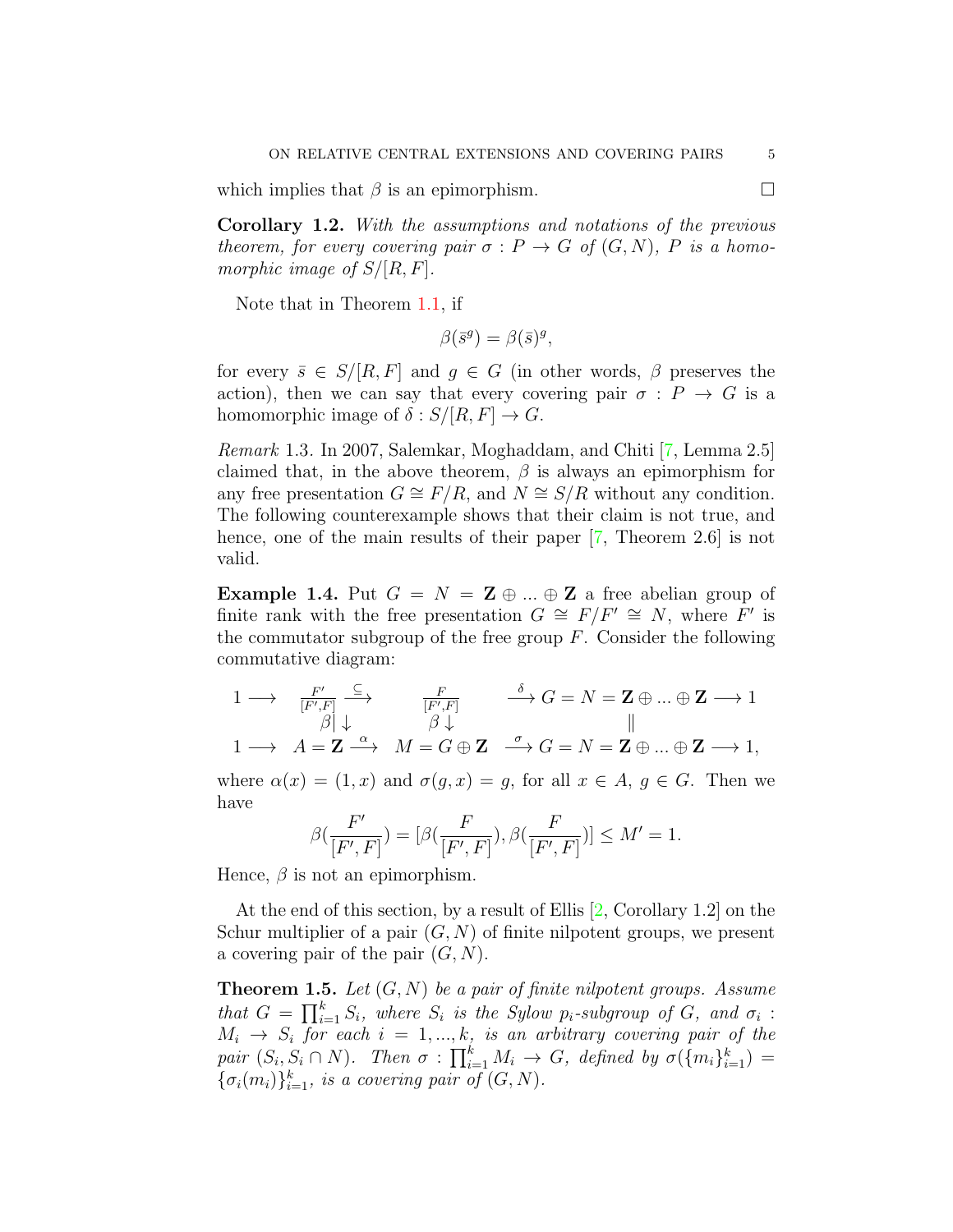*Proof.* It is readily seen that  $\sigma$  is a relative central extension of  $(G, N)$ . By [[2,](#page-12-1) Corollary 1.2],  $M(G, N) \cong \prod_{i=1}^{k} M(S_i, S_i \cap N)$ . Hence, the proof is straightforward. □

# 2. Some Properties of Covering Pairs

The aim of this section is to introduce a covering pair for a perfect pair of groups (*G, N*).

<span id="page-5-0"></span>**Theorem 2.1.** *Let* (*G, N*) *be a perfect pair of groups. Then for every covering pair*  $\sigma : M \to G$ *, we have*  $[M, G] = M$ *.* 

*Proof.* Since  $\sigma : M \to G$  is a covering pair, we have  $M/ker \sigma \cong N$ , and  $ker \sigma \leq [M, G]$ . Hence

$$
\frac{M/ker\sigma}{[M,G]/ker\sigma} \cong \frac{N}{[N,G]}.
$$

The result is a consequence of  $(G, N)$  being perfect.  $\Box$ 

It is known that if  $G \cong F/R$  is a group with a covering group  $G^*$ , then there exists a normal subgroup *S* of *F* such that  $R/[R, F] =$  $(F' \cap R)/[R, F] \times S/[R, F]$ , and we have an isomorphism  $F/S \cong G^*$  [\[6,](#page-12-4) Theorem  $2.4.6(iv)(b)$ . In the following theorem, we intend to extend this result to pairs of groups.

<span id="page-5-1"></span>**Theorem 2.2.** *Let*  $(G, N)$  *be a pair of groups with*  $G \cong F/R$  *and N*  $\cong$  *S*/*R,* where *F is the free group on the set G* and *S*  $\trianglelefteq$  *F. Then for every relative central extension*  $\sigma$  :  $P \rightarrow G$  *with*  $A \cong \text{ker}\sigma$ , there is *a normal subgroup T of F such that*

$$
\frac{R}{[R,F]} = \frac{R \cap [S,F]}{[R,F]} \times \frac{T}{[R,F]}.
$$

*Moreover, there exists an isomorphism*  $S/T \cong P$ *, which carries*  $R/T$ *onto A.*

*Proof.* Let  $\pi : F \to G$  be a surjective homomorphism with  $R = ker\pi$ . As the proof of Theorem [1.1](#page-3-0), there exists a homomorphism  $\psi : S \to P$ , which induces the epimorphism  $\beta : S/[R, F] \to P$ . Thus  $\psi$  is, in fact, an epimorphism. By setting  $T = \text{ker}\psi$ , we have  $S/T \cong P$ . Clearly,  $\psi(R) = A$ , and by Theorem [1.1,](#page-3-0)  $\psi([R, F]) = 1$ ; so  $[R, F] \leq T$  which gives the induced epimorphism  $\psi : R/[R, F] \to A$ . Considering

$$
\bar{\psi}]: \frac{R \cap [S, F]}{[R, F]} \to A,
$$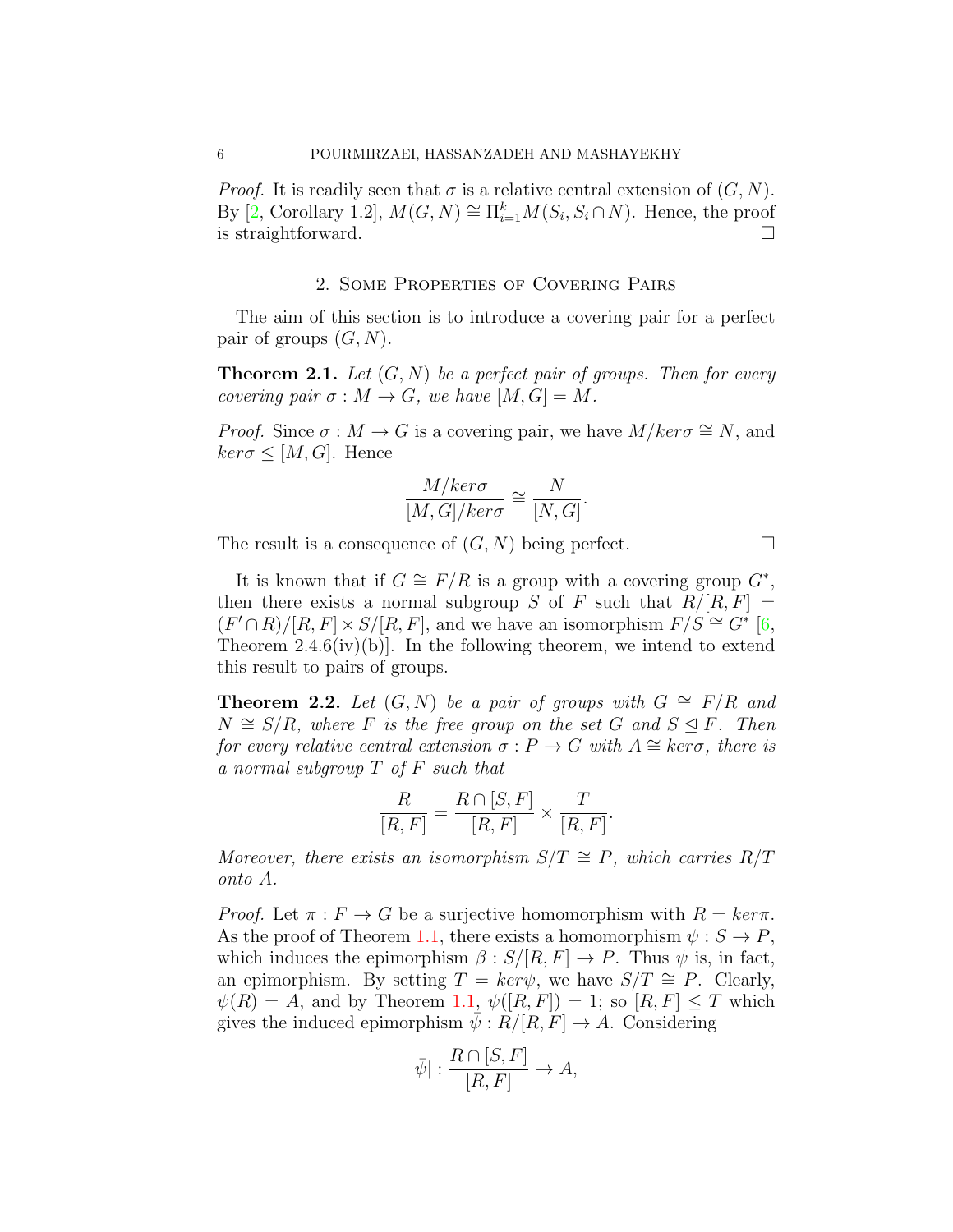we claim that  $\bar{\psi}$  is an isomorphism. To prove this, let  $a \in A$ . By  $\psi(R) = A$ , there exists  $x \in R$  such that  $a = \psi(x)$ . On the other hand, for every  $p \in P$  and  $g \in G$ ,

$$
[p, g] = [\beta(\bar{s}), g] = \beta(\bar{s}^{-1})\beta(\bar{s}^g).
$$

Easily, it can be seen that

$$
\beta(\bar{s}^g) = \begin{cases} \beta(\bar{s})^g & if g \in N \\ \beta(\bar{s})\beta(\bar{r}) & if g \notin N \end{cases}
$$

for some  $\bar{r} \in R/[R, F]$ . Thus by the proof of Theorem [1.1,](#page-3-0)

$$
P = \langle \beta(\bar{s}) \mid \bar{s} \in \frac{S}{[R, F]} \setminus \frac{R}{[R, F]} \rangle.
$$

Since *P* is perfect and so  $(G, N)$  is perfect, we have  $[S, F]R = S$ . On the other hand,  $A = \psi(R) \leq \phi(P)$ . Therefore,  $[P, G] \leq \psi([S, F])$ . This fact and  $A \leq [M, G]$  imply that  $a = \psi(y)$  for some  $y \in [S, F]$ . Thus  $\psi(x) = a = \psi(y)$ . Hence,  $x^{-1}y \in \text{ker}\psi \leq R$ , so that  $y \in R \cap [S, F]$ . Since  $A \cong M(G, N) \cong (R \cap [S, F])/[R, F]$  and *A* is finite,  $\overline{\psi}$  is an isomorphism. By surjectivity of  $\bar{\psi}$ , for every  $\bar{r} \in R/[R, F]$ , there exists  $\bar{x} \in (R \cap [S, F]) / [R, F]$  such that  $\bar{\psi}(\bar{x}) = \bar{\psi}(\bar{r})$ . Thus  $\bar{x}^{-1} \bar{r} \in \ker \psi$ . Consequently

$$
\frac{R}{[R,F]} = \ker \bar{\psi} \ \frac{R \cap [S,F]}{[R,F]}.
$$

Let  $\bar{x} \in \ker \bar{\psi} \cap (R \cap [S, F]) / [R, F]$ . Then  $\bar{x} \in \ker \bar{\psi}$  = 1. Thus we have the following isomorphism

$$
\frac{R}{[R,F]} \cong \ker \bar{\psi} \times \frac{R \cap [S,F]}{[R,F]} = \frac{T}{[R,F]} \times \frac{R \cap [S,F]}{[R,F]}.
$$

**Theorem 2.3.** Let  $\sigma_i : M_i \to G$ ,  $i = 1, 2$  be two covering pairs of a *finite pair*  $(G, N)$ *. If*  $M_i = M'_i$  *and*  $\phi(M_i) \neq M_i$  *for*  $i = 1, 2$ *. Then*  $(i)$ *M*<sub>1</sub>  $\cong$  *M*<sub>2</sub>*;*  $(ii)M_1/Z(M_1, G) \cong M_2/Z(M_2, G);$  $(iii)Z(M_1, G)/ker\sigma_1 \cong Z(M_2, G)/ker\sigma_2.$ 

*Proof.* (*i*) Let  $\sigma : M^* \to G$  be a fixed arbitrary covering pair with the following relative central extension

$$
1 \to A \to M^* \to N \to 1,
$$

such that  $A \subseteq Z(M^*, G) \cap [M^*, G]$  and  $A \cong M(G, N)$ . Since  $[N, G] =$ *N* and  $[M^*, G] = M^*$  so  $\sigma : [M^*, G] \to [N, G]$  is an epimorphism.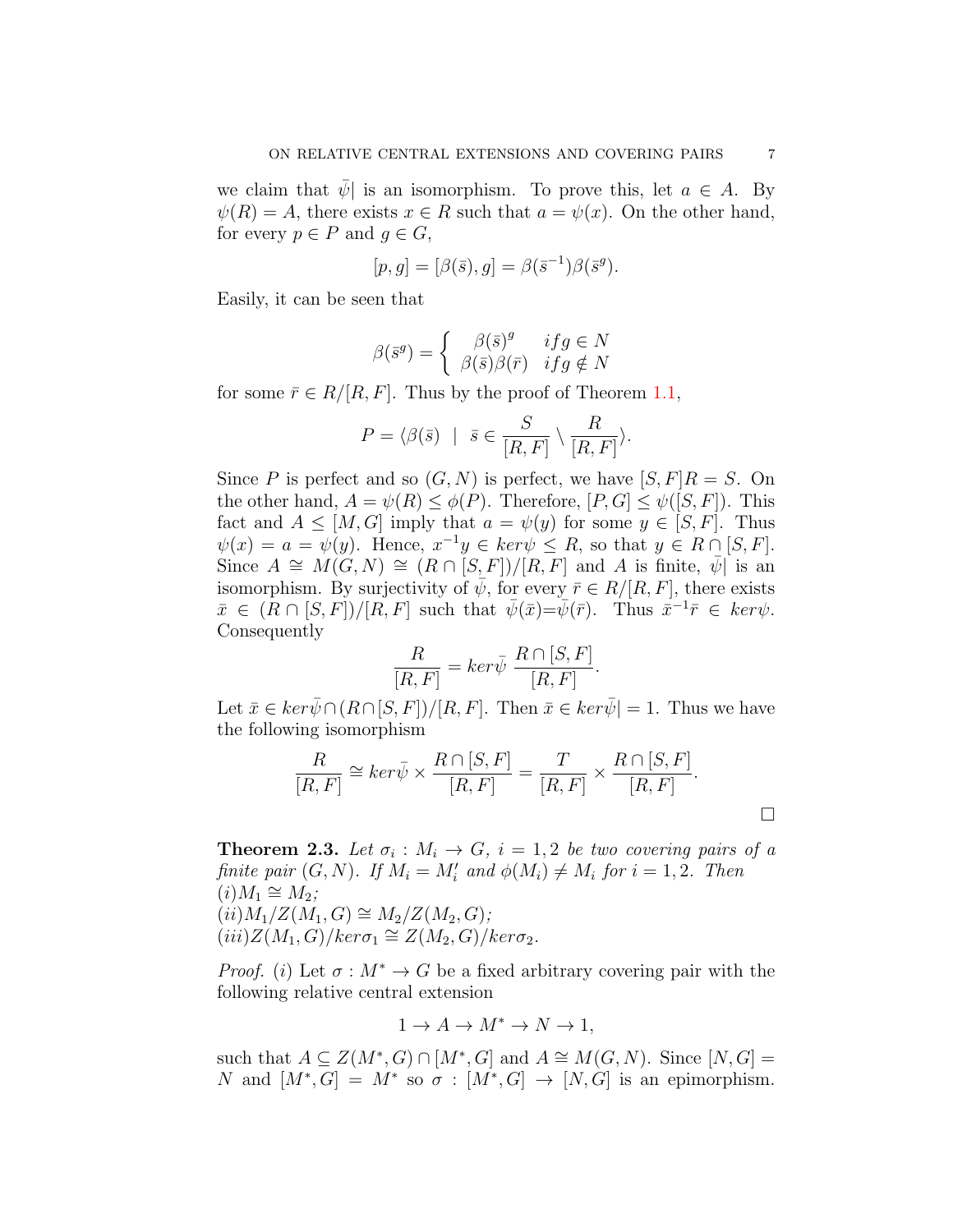Therefore

$$
| [M^*, G] | = | \ker \sigma | | [N, G] |
$$
  
= |A| | [N, G] |  
= |M(G, N)| | [N, G] |.

Suppose that  $G \cong F/R$  such that *F* is the free group on the set *G* with  $N \cong S/R$ . By Theorem [1.1](#page-3-0), we have the following diagram

$$
\begin{array}{ccccccc}\n1 & \rightarrow & \frac{R}{[R,F]} & \rightarrow & \frac{S}{[R,F]} & \stackrel{\delta}{\rightarrow} & N & \rightarrow & 1 \\
\beta & \downarrow & & \beta & \downarrow & & \parallel \\
1 & \rightarrow & A & \rightarrow & M^* & \stackrel{\sigma}{\rightarrow} & N & \rightarrow & 1.\n\end{array}
$$

Since  $[S/[R, F], G] = [S, F]/[R, F]$  and  $\delta_{\vert} : [S, F]/[R, F] \to [N, G]$  is an epimorphism, thus

$$
|\frac{[S, F]}{[R, F]}| = |M(G, N)| |[N, G]|.
$$

Therefore

$$
|M^*| = |[M^*, G]| = |\frac{[S, F]}{[R, F]}|.
$$

If  $\bar{s} \in S/[R, F]$  and  $g \in G$ ,

$$
\beta([\bar{s}, g]) = \beta(\bar{s})^{-1}\beta(\bar{s}^g) = \begin{cases} \beta(\bar{s})^{-1}\beta(\bar{s})^g = [\beta(\bar{s}), g] & if g \in N \\ \beta(\bar{s})^{-1}\beta(\bar{s}) = 1 & if g \notin N \end{cases}
$$

which yields that  $\beta([S, F]/[R, F]) \leq [M^*, G]$ . By Theorem [2.1,](#page-5-0)  $M^* =$  $[M^*, G] \leq \beta([S, F]/[R, F])$ , which implies that  $M^* \cong [S, F]/[R, F]$ . (*ii*) By Theorem [2.2](#page-5-1), there exists a normal subgroup *T* of *F* with  $M^* \cong S/T$ . This yields naturally an action of *G* on  $S/T$ , which implies  $Z(S/T, G) = Z(M^*, G)$ . Put  $Z(S/T, G) = L/T$ . Let  $x \in Z(S/[R, F], G)$ . Then  $[x, g]$  ∈  $[R, F]$  ≤ *T*, and so  $Z(S/[R, F], G)$  ≤  $L/[R, F]$ . To prove the reverse containment, assume that  $x[R, F] \in L/[R, F]$ . Then  $[x, g]$  ∈  $T$  ≤  $R \cap [S, F] \cap T = [R, F]$ . Hence,

$$
\frac{L}{[R,F]} = Z(\frac{S}{[R,F]},G).
$$

Consequently, it may be inferred that

$$
\frac{M^*}{Z(M^*, G)} \cong \frac{S/T}{L/T} \cong \frac{S}{L}.
$$

The desired assertion is now a consequence of the fact that *S/L* is determined by the presentation of *G* and *N*.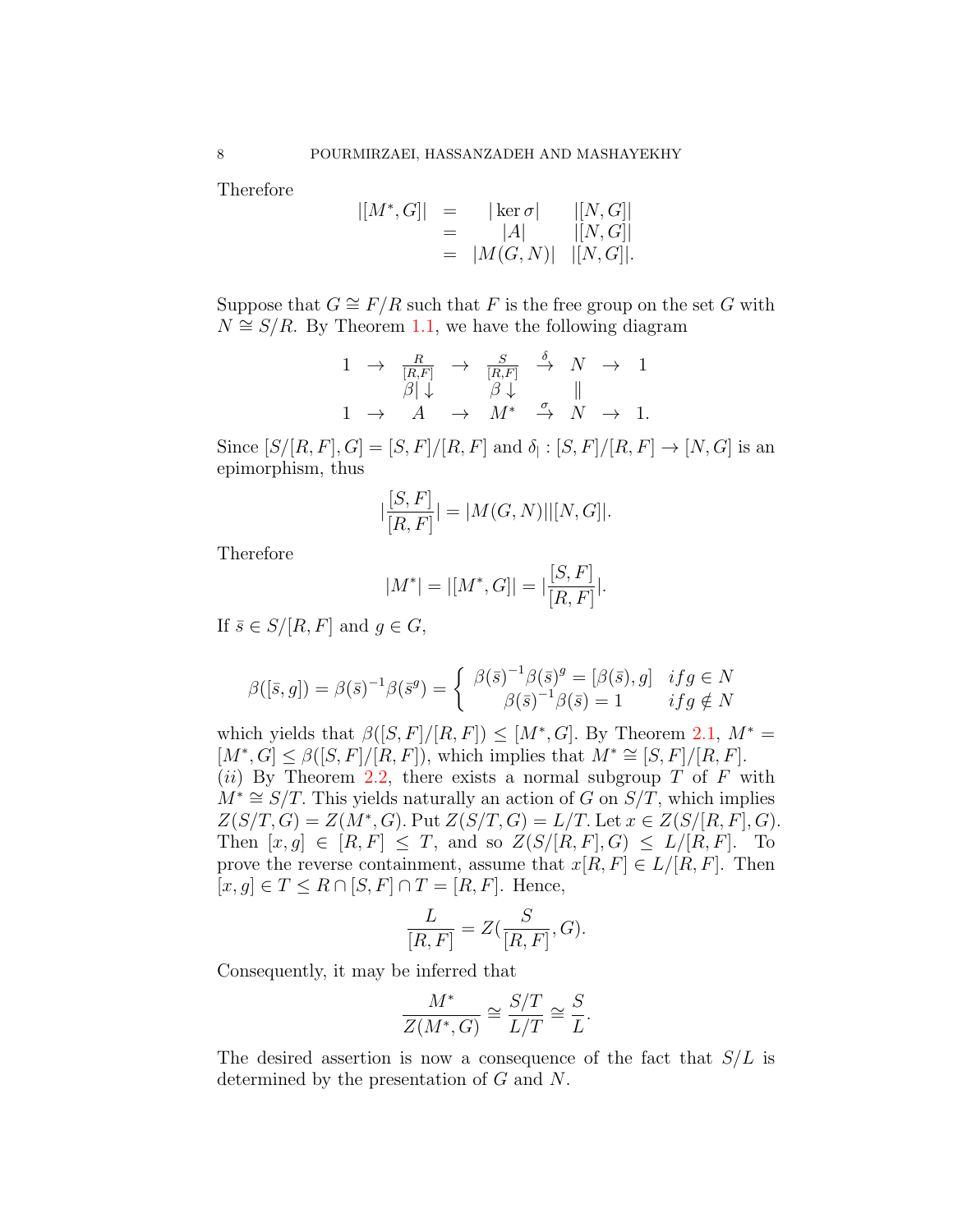(*iii*) Owing to Theorem [1.1](#page-3-0), we have

$$
\frac{Z(M^*,G)}{A} \cong \frac{L/T}{R/T} \cong \frac{L}{R}.
$$

The result is now established. □

Now, we are in a position to state and prove one of the main results of this section.

**Theorem 2.4.** *Let* (*G, N*) *be a perfect pair of groups with a free pre* $sentation G \cong F/R$  *and*  $N \cong S/R$ *. Then* 

(*i*)  $\delta$  :  $[S, F]/[R, F] \rightarrow G$  by  $\delta(x[R, F]) = xR$ , is a covering pair of  $(G, N);$ 

(*ii*) *The relative central extension*  $\delta$  :  $[S, F]/[R, F] \rightarrow G$  *is the universal object in the category*  $RCE$   $(G, N)$ *.* 

*Proof.* (*i*) Consider the following action of *G* on [*S, F*]*/*[*R, F*]

$$
\frac{[S,F]}{[R,F]}\times G\rightarrow \frac{[S,F]}{[R,F]}
$$
  

$$
([s,f][R,F],g)\mapsto ([s,f][R,F])^g=[s^t,f^t][R,F],
$$

where  $\pi : F \to G$  is the epimorphism with  $ker \pi = R$  and  $\pi(t) = g$ . By the assumption  $G = NQ$ , let  $Q \cong T/R$ . Since  $(G, N)$  is a perfect pair,  $[N, G] = N$ , and therefore,  $([S, F]R)/R = S/R$ . It can be shown that  $\delta$  :  $[S, F]/[R, F] \rightarrow G$  is a relative central extension of the pair  $(G, N)$ . On the other hand, since

$$
ker \delta = (R \cap [S, F])/[R, F] \cong M(G, N),
$$

we have

$$
\frac{[S,F]/[R,F]}{ker \delta} \cong \frac{[S,F]}{R \cap [S,F]} \cong \frac{[S,F]R}{R} = \frac{S}{R} \cong N.
$$

It is enough to show that

$$
ker \delta \leq [\frac{[S, F]}{[R, F]}, G].
$$

For this, we show that  $[[S, F]/[R, F], G] = [S, F]/[R, F]$ . Clearly,  $[|S, F]/[R, F], G] \leq [S, F]/[R, F].$ 

Thus we only need to show the reverse containment. We know that

$$
[\frac{[S,F]}{[R,F]},G] = \langle [x,g] | x \in \frac{[S,F]}{[R,F]}, g \in G \rangle,
$$

such that

$$
[x,g] = x^{-1}x^g = [s,f][R,F]^{-1}([s,f][R,F])^g = [s,f]^{-1}[s,f]^t[R,F],
$$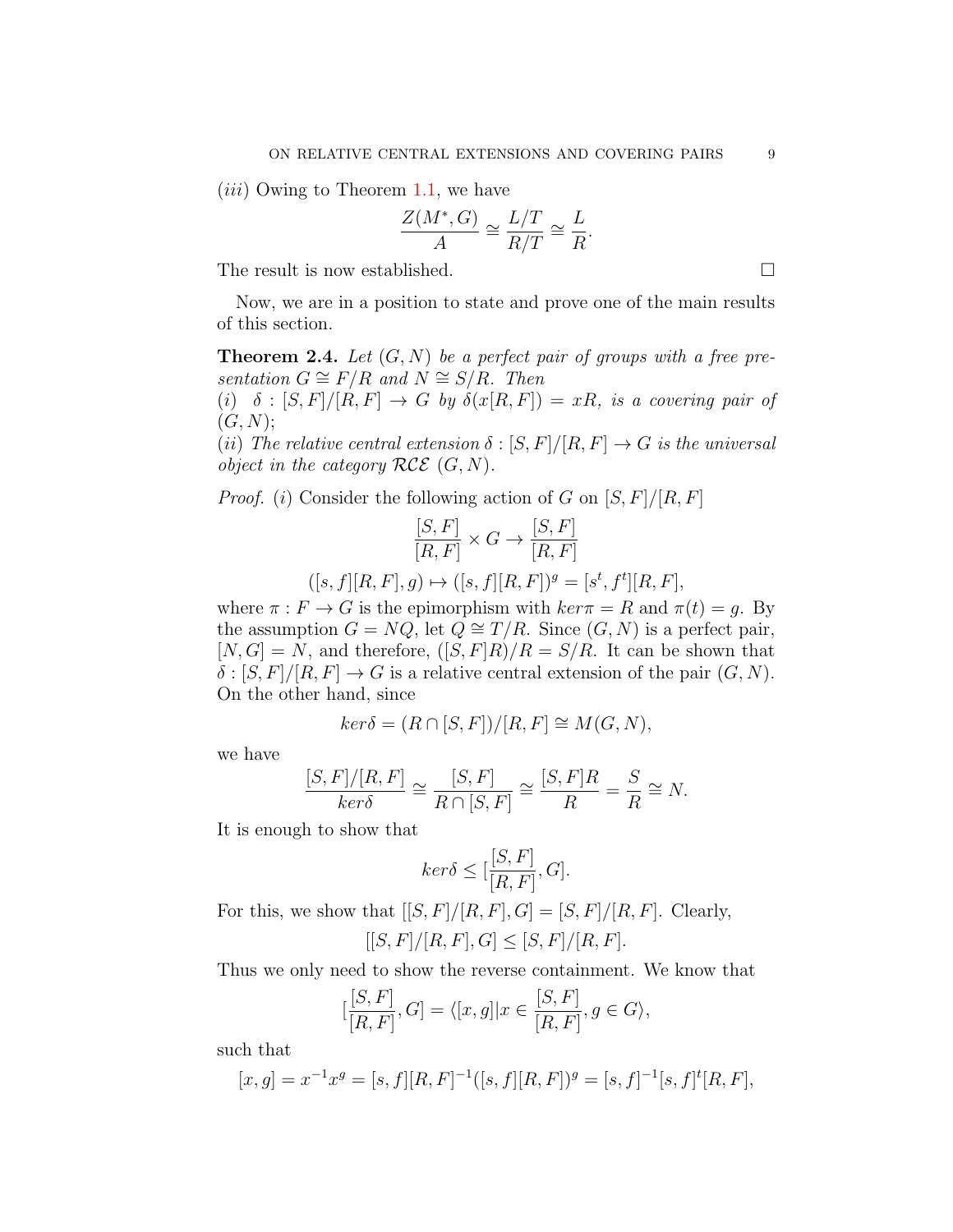for some  $s \in S$  and  $f \in F$ , where  $\pi(t) = g$ . Since  $S = [S, F]R$ , for every  $s \in S$ , there exist  $s' \in S$ ,  $l \in F$  and  $r \in R$  such that

$$
[s, f] = [[s', l]r, f] = [[s', l], f][[s', l], f, r][r, f].
$$

Hence,  $[S, F]/[R, F] \leq [S, F]/[R, F], G$ .

(*ii*) Let  $\sigma : M \to G$  be a relative central extension of the pair  $(G, N)$ , and *F* be the free group on the set *G* and  $S \subseteq F$  such that  $G \cong F/R$ and  $N \cong S/R$ . Then consider  $\delta : [S, F]/[R, F] \rightarrow G$ , as mentioned in the earlier part. By Theore[m1.1](#page-3-0), there exists a homomorphism

$$
\varphi : [S, F]/[R, F] \to M,
$$

such that  $\varphi = \beta|_{[S,F]/[R,F]}$ . Now, for every  $g \in G$  and  $\bar{x} \in [S,F]/[R,F]$ ,

$$
\varphi(\bar{x}^g) = \beta(\bar{x}^g) = \begin{cases} \beta(\bar{x})^g = \varphi(\bar{x})^g & if g \in N \\ \beta(\bar{x}) = \varphi(\bar{x}) & if g \notin N \end{cases}
$$

We have to prove  $\varphi$  preserves the action. To do this, it is enough to show that  $\varphi(\bar{x})^g = \varphi(\bar{x})$  for every  $g \in G$  and  $\bar{x} \in [S, F]/[R, F]$ . Define

$$
f: \frac{S}{[R,F]} \rightarrow M
$$
  
 $\overline{s} \mapsto \beta(\overline{s})^g \beta(\overline{s})^{-1}.$ 

For every  $g \in G$  and  $\bar{x} \in [S, F]/[R, F]$ ,  $f(\bar{s}) \in Z(G, M)$ . Thus

$$
f(\bar{s}^g) = \beta(\bar{s}^g)^g \beta(\bar{s}^g)^{-1} = \begin{cases} (\beta(\bar{s})^g)^g (\beta(\bar{s})^{-1})^g = f(\bar{s})^g & if g \in N \\ \beta(\bar{s})^g \beta(\bar{s})^{-1} & if g \notin N \end{cases}
$$

Thus,

$$
f([\bar{s}, g]) = f(\bar{s}^{-1}\bar{s}^g) = \begin{cases} f(\bar{s})^{-1}f(\bar{s})^g = [f(\bar{s}), g] = 1 & if g \in N \\ f(\bar{s})^{-1}f(\bar{s}) = 1 & if g \notin N \end{cases}
$$

By part (*i*),

$$
f(\frac{[S,F]}{[R,F]}) = f([\frac{[S,F]}{[R,F]},G]) = 1.
$$

Therefore,

$$
\varphi(\bar{x}^g) = \beta(\bar{x}^g) = \beta(\bar{x})^g = \varphi(\bar{x})^g.
$$

We claim that  $\varphi$  is unique. To the contrary, let  $\varphi_i : [S, F]/[R, F] \to M$ ,  $i = 1, 2$ , be homomorphisms such that

$$
\sigma\varphi_1(\bar{s}) = \delta(\bar{s}) = \sigma\varphi_2(\bar{s}).
$$

Define

$$
\psi: \frac{[S,F]}{[R,F]} \to M
$$
  

$$
\bar{x} \mapsto \varphi_1(\bar{x})\varphi_2^{-1}(\bar{x}).
$$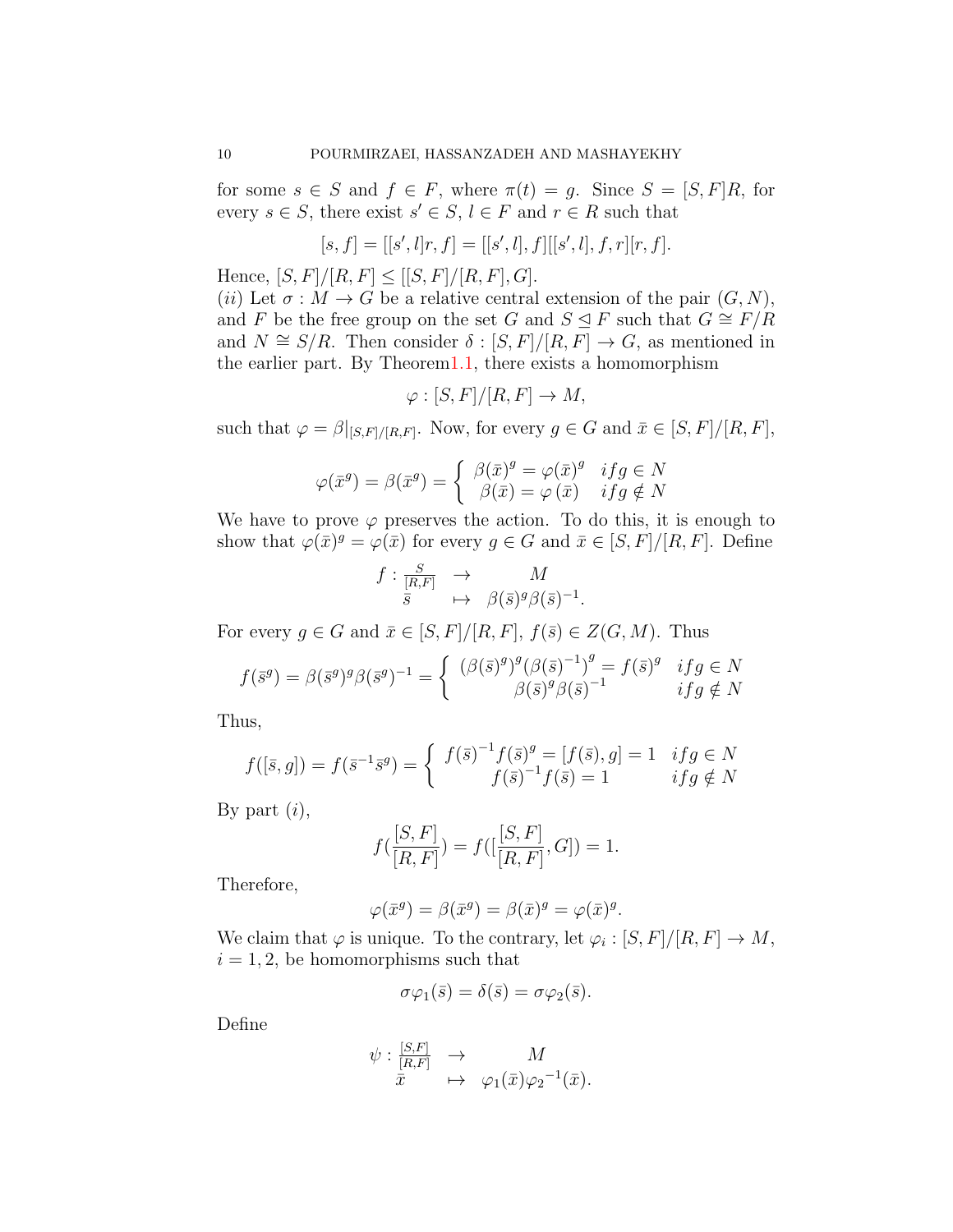If  $q \in G$  and  $\bar{x} \in [S, F]/[R, F]$ ,  $\psi(\bar{x}^g) = \varphi_1(\bar{x}^g)\varphi_2^{-1}(\bar{x}^g) = \varphi_1(\bar{x})^g(\varphi_2^{-1}(\bar{x}))^g = (\varphi_1(\bar{x})\varphi_2^{-1}(\bar{x}))^g = \psi(\bar{x})^g.$ Consequently,  $\psi([\bar{x}, q]) = [\psi(\bar{x}), q] = 1$ . Now, by (*i*), we have

 $[[S, F]/[R, F], G] = [S, F]/[R, F]$ , which implies that  $\psi = 1$ . Hence, the results hold. □

Note that if  $(G, N)$  is a pair of groups with a free presentation  $G \cong$ *F/R* and *N*  $\cong$  *S/R*, then [*S, F*]/[*R, F*] is independent from the choice of the free presentation of (*G, N*).

The following theorem states a necessary and sufficient condition for a pair of groups to be perfect. It should be noted that Loday [[5\]](#page-12-3) proved the following result using the homological method but our proof is different and seems elementary.

**Theorem 2.5.** *A pair of groups* (*G, N*) *is a perfect pair if and only if the category RCE* (*G, N*) *has a universal relative central extension.*

*Proof.* Necessity is Theorem 2.4. For sufficiency, let

$$
1\to A\to M\stackrel{\rho}{\to} G\to 1
$$

be a universal relative central extension of the pair  $(G, N)$ . Consider the following relative central extension

$$
1 \to A \times \frac{N}{[N, G]} \to M \times \frac{N}{[N, G]} \xrightarrow{\psi} N \to 1,
$$

where  $\psi(m,\bar{n}) = \rho(m), m \in M, \bar{n} \in N/[N, G]$ . Define homomorphisms

$$
\theta_i: M \to M \times \frac{N}{[N, G]},
$$

*i* = 1, 2, by  $\theta_1(m) = (m, 1)$  and  $\theta_2(m) = (m, \overline{\rho(m)})$ . Then we have  $\psi \theta_i = \rho, i = 1, 2$ , where  $\theta_1 = \theta_2$ . Consequently,  $N = [N, G]$ , and hence,  $(G, N)$  is a perfect pair.

Finally, we intend to consider a covering pair as a pair of groups. If  $\sigma: M \to G$  is a covering pair of  $(G, N)$ , then there exists a subgroup A of *M* such that  $A \subseteq Z(M, G) \cap [M, G], A \cong M(G, N)$  and  $M/A \cong N$ . Now, we can consider  $(M, A)$  as a covering pair of  $(G, N)$ . It is known that any two covering groups of a finite group *G* are isoclinic. Moreover, if *G* is a finite perfect pair of groups, then a covering group of *G* is also perfect. We intend to investigate these facts for a covering pair as our new viewpoint of a covering pair of groups. In this way, the notion of isoclinism for the pair of groups is needed, which we review from [[8\]](#page-12-5).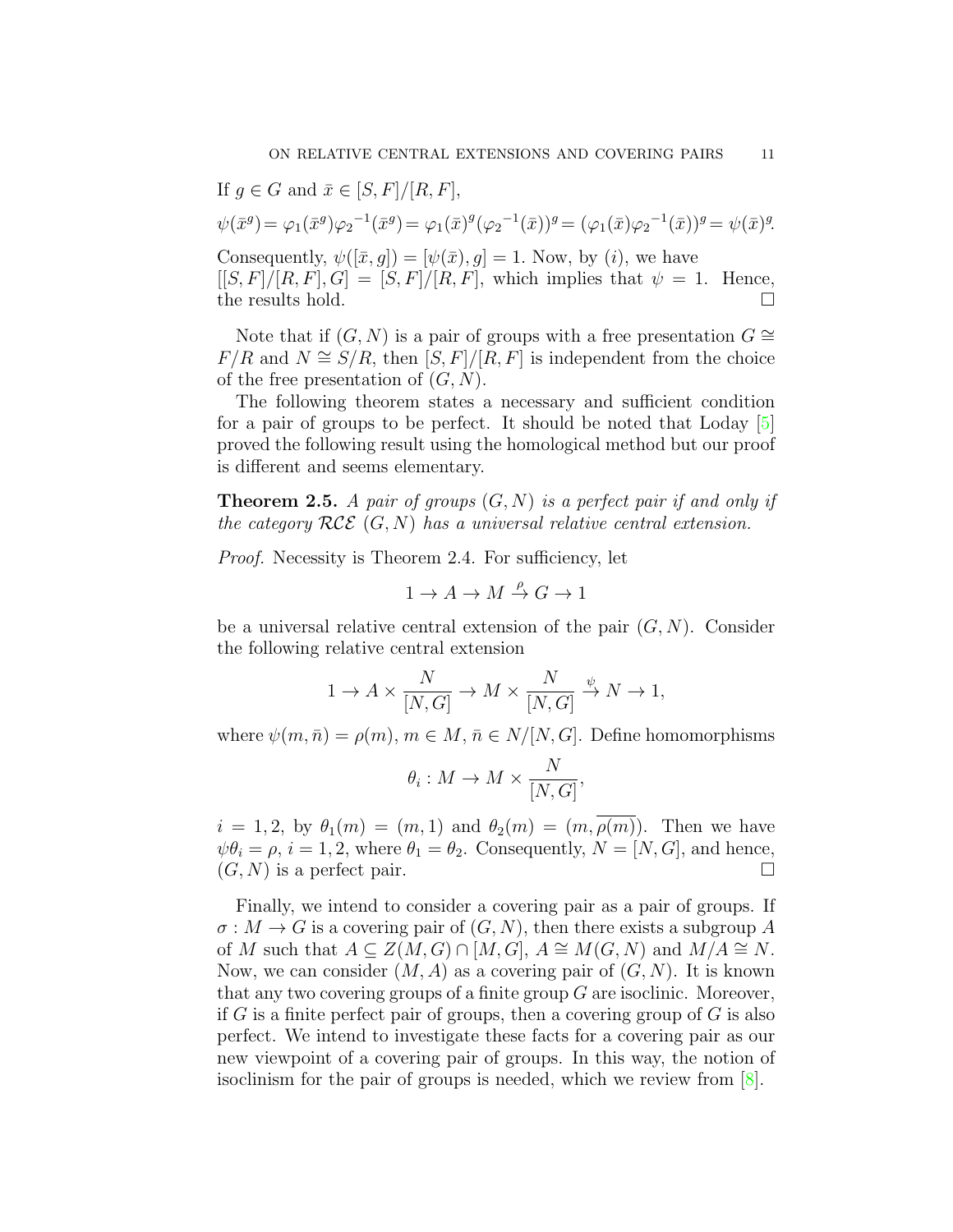**Definition 2.6.** Let (*G, N*) and (*H, K*) be two pairs of groups. The pairs  $(G, N)$  and  $(H, K)$  are said to be isoclinic if there exists isomorphisms  $\epsilon$  :  $G/Z(G, N) \rightarrow H/Z(H, K)$  and  $\eta$  :  $[G, N] \rightarrow [H, K]$ such that  $\epsilon(N/Z(G, N)) = K/Z(H, K)$  and  $\eta([g, n]) = [h, k]$ , whenever  $\epsilon(qZ(G, N)) = hZ(H, K)$  and  $\eta(nZ(G, N)) = kZ(H, K)$ . This concept is denoted as  $(G, N) \sim (H, K)$ .

It is a well-known fact that all covering groups of a given finite group are mutually isoclinic (see  $[4]$  $[4]$ ). The following lemma helps us to prove this fact for some special types of covering pairs for arbitrary pair of groups.

<span id="page-11-0"></span>**Lemma 2.7.** *Let*  $(G, N)$  *and*  $(H, K)$  *be two pairs of groups. If*  $\theta : G \rightarrow$ *H is an epimorphism such that*  $\theta(N) = K$  *and*  $\text{ker } \theta \cap N = 1$ , then  $(G, N) ∼ (H, K)$ .

*Proof.* Define  $\epsilon$  :  $G/Z(G, N) \rightarrow H/Z(H, K)$  such that  $\epsilon(gZ(G, N)) =$  $\theta(h)Z(H,K)$  and  $\varphi : [N, G] \to [K, H]$  by  $\varphi([n, g]) = [\theta(n), \theta(g)]$ . We can easily see that  $\epsilon$  and  $\varphi$  are isomorphisms, which yield that  $(G, N) \sim$  $(H, K)$ .

**Theorem 2.8.** *Let* (*G, N*) *be a pair of groups. Then every two covering* pairs  $(P_i, A_i)$ ,  $i = 1, 2$ , where  $P_i = P'_i$  and  $\phi(P_i) \neq P_i$  of  $(G, N)$  are *isoclinic.*

*Proof.* By the proof of Theorem [2.2](#page-5-1), if (*P, A*) is a covering pair of  $(G, N)$ , then there exists an epimorphism  $\beta : S/[R, F] \to P$  such that  $\psi((S, F] \cap R)/[R, F]) = A$ . Clearly

$$
ker \psi \cap [\frac{S}{[R,F]}, \frac{[S,F] \cap R}{[R,F]}] = 1.
$$

Using Lemma [2.7](#page-11-0), we obtain

$$
(P, A) \sim (\frac{S}{[R, F]}, \frac{[S, F] \cap R}{[R, F]}).
$$

□

The following results can be easily obtained if we use the notion of isoclinism for a perfect pair of groups. Note that the results are the generalizations of similar results for perfect groups to perfect pairs ( see [[4,](#page-12-6) Lemma 2.4, Corollary 2.5 and Proposition 2.6]).

**Lemma 2.9.** Let  $(G, N)$  be a finite perfect pair of groups and  $(H, K)$ *be any finite pair of groups which is isoclinic to* (*G, N*)*. Then K is isomorphic to*  $\overline{M}$   $\overline{Z(TU)}$ 

$$
\frac{N \times Z(H, K)}{Z(G, N) \times (Z(H, K) \cap [H, K])}.
$$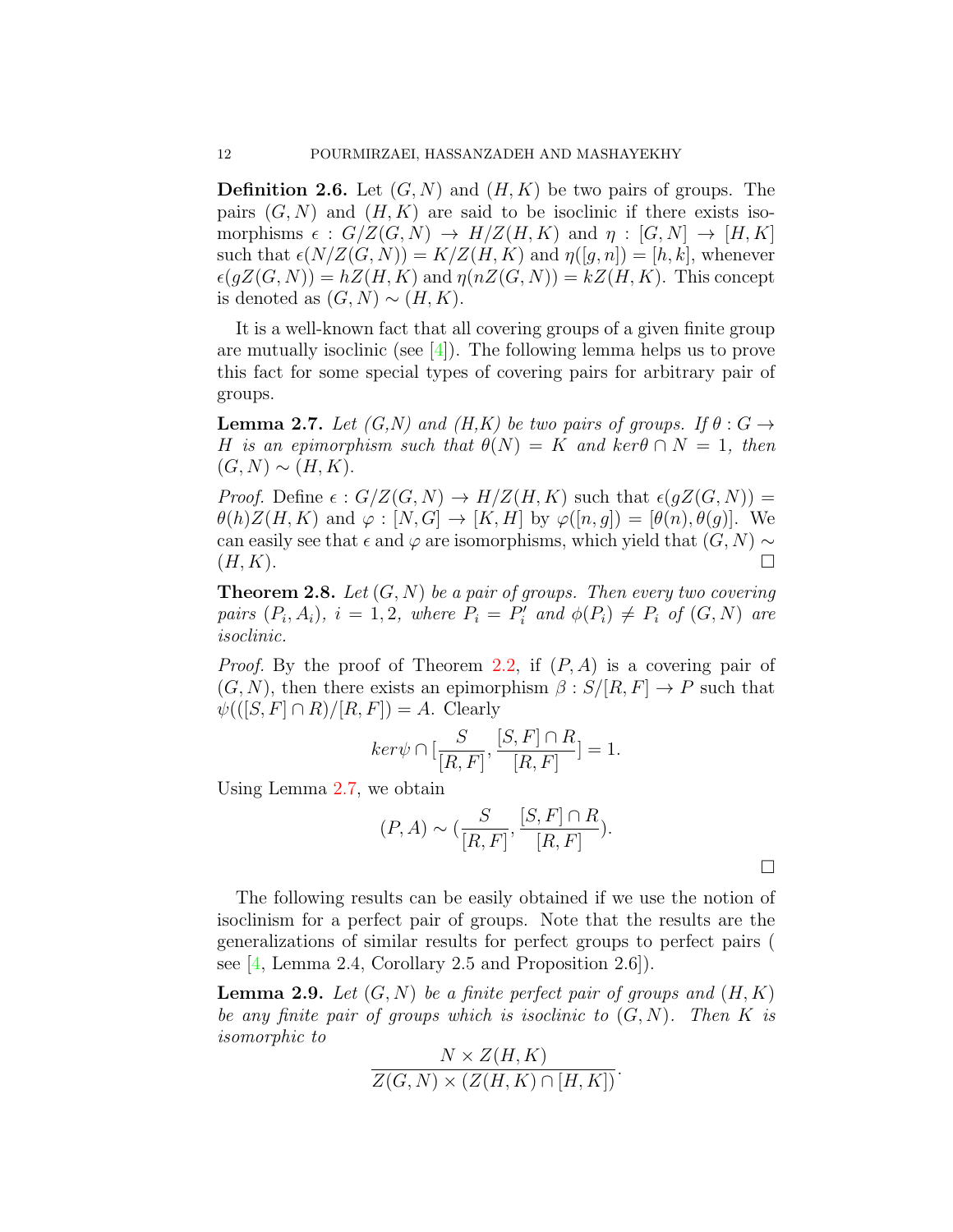**Corollary 2.10.** *Let* (*G, N*) *be a finite perfect pair of groups with trivial center. Then, for any pair of groups isoclinic to* (*G, N*)*, say* (*H, K*)*, we have K is isomorphic to direct product of N and an abelian group.*

**Proposition 2.11.** *Let* (*G, N*) *be a finite perfect pair of groups and*  $(H, K)$  be any pair that is isoclinic to  $(G, N)$  such that  $|N| = |K|$ .  $Then N \cong K.$ 

*Proof.* The result follows from Lemma 3.9 and the assumption that  $|K| = |N|$ .

#### **REFERENCES**

- <span id="page-12-0"></span>1. G. Ellis, Capability, homology and central series of a pair of groups, *J. Algebra* **179** (1996), 31–46.
- <span id="page-12-1"></span>2. G. Ellis, The Schur multiplier of a pair of groups, *Appl. Categ. Structures* **6** (1998), 355–371.
- 3. N. S. Hekster, On the structure of n-isoclinism classes of groups, *J. Pure and Applied Algebra* **40** (1986), 63–85.
- <span id="page-12-6"></span>4. M. R. Jones, J. Wiegold, Isoclinisms and covering groups, *Bull. Austral. Math. Soc.* **11** (1974), 71–76.
- <span id="page-12-3"></span>5. J. L. Loday, Cohomologie et group de Steinberg relatif, *J. Algebra* **54** (1978), 178–202.
- <span id="page-12-4"></span>6. G. Karpilovsky, The Schur Multiplier, Oxford Clarendon Press, 1987.
- <span id="page-12-2"></span>7. A. R. Salemkar, M. R. R. Moghaddam, K. Chiti, Some properties on the Schur multiplier of a pair of groups, *J. Algebra* **312** (2007), 1–8.
- <span id="page-12-5"></span>8. A. R. Salemkar, F. Saeedi and T. Karimi, The structure of isoclinism of pairs of groups, *Southeast Asian Bull. Math.* **31** (2007), 1173–1182.

#### **Azam Pourmirzaei**

Department of Mathematics, Hakim Sabzevari University, P.O.Box 96179-76487, Sabzevar, Iran.

a.pmirzaei@gmail.com

#### **Mitra Hassanzadeh**

Department of Mathematics, Department of Mathematics, Ferdowsi University of Mashhad, P.O.Box 1159-91775, Mashhad, Iran. mtr.hassanzadeh@gmail.com

#### **Behrooz Mashayekhy**

Department of Mathematics, Center of Excellence in Analysis on Algebraic Structures, Ferdowsi University of Mashhad, P.O.Box 1159-91775, Mashhad, Iran. bmashf@um.ac.ir